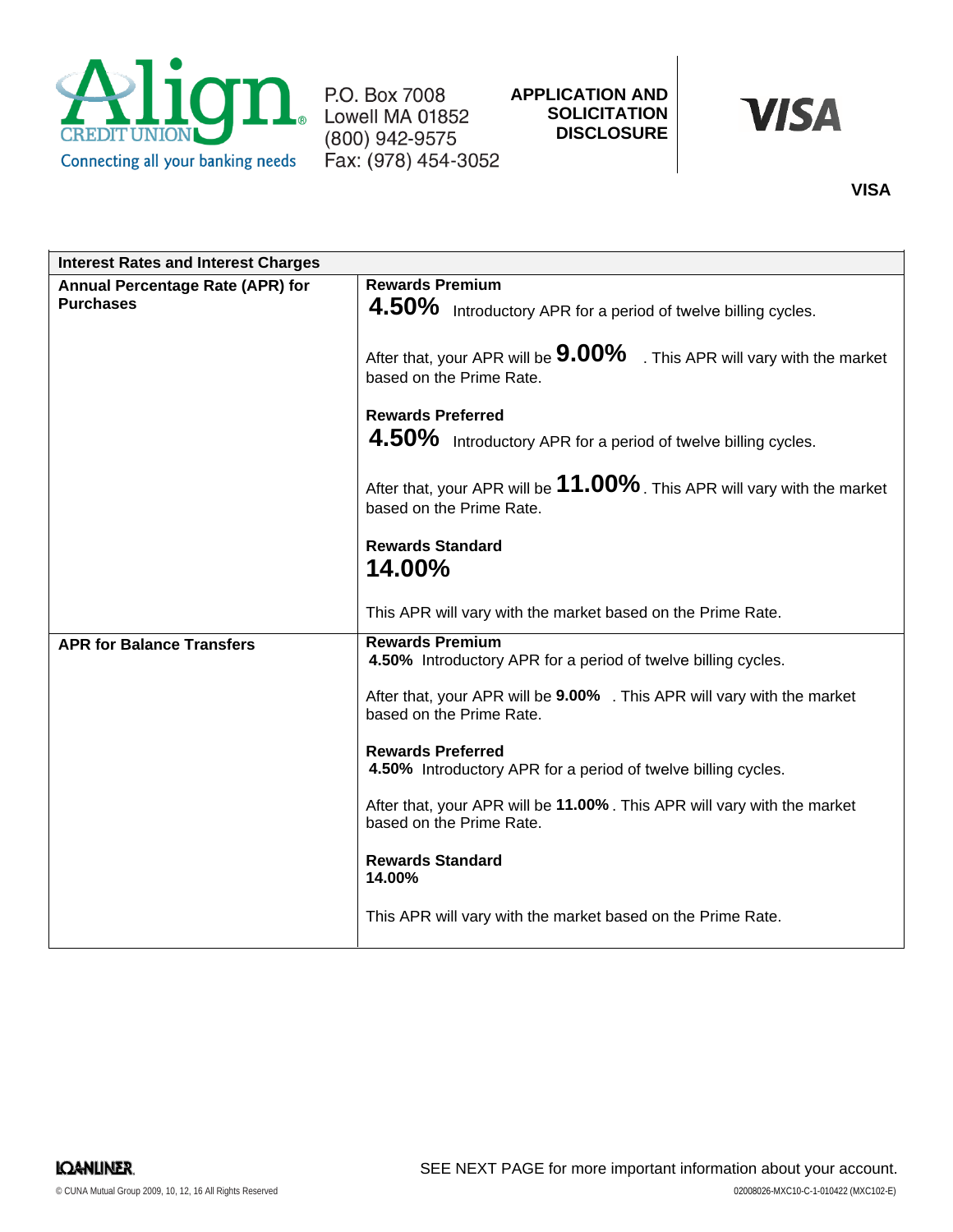| <b>APR for Cash Advances</b>                                                 | <b>Rewards Premium</b><br>4.50% Introductory APR for a period of twelve billing cycles.                                                                                                            |
|------------------------------------------------------------------------------|----------------------------------------------------------------------------------------------------------------------------------------------------------------------------------------------------|
|                                                                              | After that, your APR will be <b>9.00%</b> . This APR will vary with the market<br>based on the Prime Rate.                                                                                         |
|                                                                              | <b>Rewards Preferred</b><br>4.50% Introductory APR for a period of twelve billing cycles.                                                                                                          |
|                                                                              | After that, your APR will be 11.00%. This APR will vary with the market<br>based on the Prime Rate.                                                                                                |
|                                                                              | <b>Rewards Standard</b><br>14.00%                                                                                                                                                                  |
|                                                                              | This APR will vary with the market based on the Prime Rate.                                                                                                                                        |
| How to Avoid Paying Interest on<br><b>Purchases</b>                          | Your due date is at least 25 days after the close of each billing cycle. We will<br>not charge you any interest on purchases if you pay your entire balance by<br>the due date each month.         |
| For Credit Card Tips from the<br><b>Consumer Financial Protection Bureau</b> | To learn more about factors to consider when applying for or using a<br>credit card, visit the website of the Consumer Financial Protection<br>Bureau at http://www.consumerfinance.gov/learnmore. |
| <b>Fees</b>                                                                  |                                                                                                                                                                                                    |
| <b>Transaction Fees</b>                                                      |                                                                                                                                                                                                    |
| - Cash Advance Fee                                                           | \$5.00 or 2.00% of the amount of each cash advance, whichever is greater<br>(Maximum Fee: \$90.00)                                                                                                 |
| - Foreign Transaction Fee                                                    | 1.00% of each transaction in U.S. dollars                                                                                                                                                          |
| <b>Penalty Fees</b>                                                          |                                                                                                                                                                                                    |
| - Late Payment Fee                                                           | Up to \$10.00                                                                                                                                                                                      |
| - Returned Payment Fee                                                       | Up to \$20.00                                                                                                                                                                                      |

## **How We Will Calculate Your Balance:**

We use a method called "average daily balance (including new purchases)."

## **Balance Transfer Introductory APR:**

Any existing balances on Align Credit Union loan or credit card accounts are not eligible for the Introductory APR for balance transfers.

#### **Loss of Introductory APR:**

We may end your Introductory APR for purchases, balance transfers and cash advances and apply the prevailing nonintroductory APR if you are 60 days late in making a payment.

#### **Effective Date:**

The information about the costs of the card described in this application is accurate as of: May 18, 2022This information may have changed after that date. To find out what may have changed, contact the Credit Union.

**For California Borrowers, the Rewards Premium, Rewards Preferred and Rewards Standard are secured credit cards. Credit extended under this credit card account is secured by various personal property and money including, but not limited to: (a) any goods you purchase with this account, (b) any shares you specifically pledge as collateral for this account on a separate Pledge of Shares, (c) all shares you have in any individual or joint account with the Credit Union excluding shares in an Individual Retirement Account or in any other account that would lose special tax treatment under state or federal law, and (d) collateral securing other loans you have with the Credit Union excluding dwellings.**